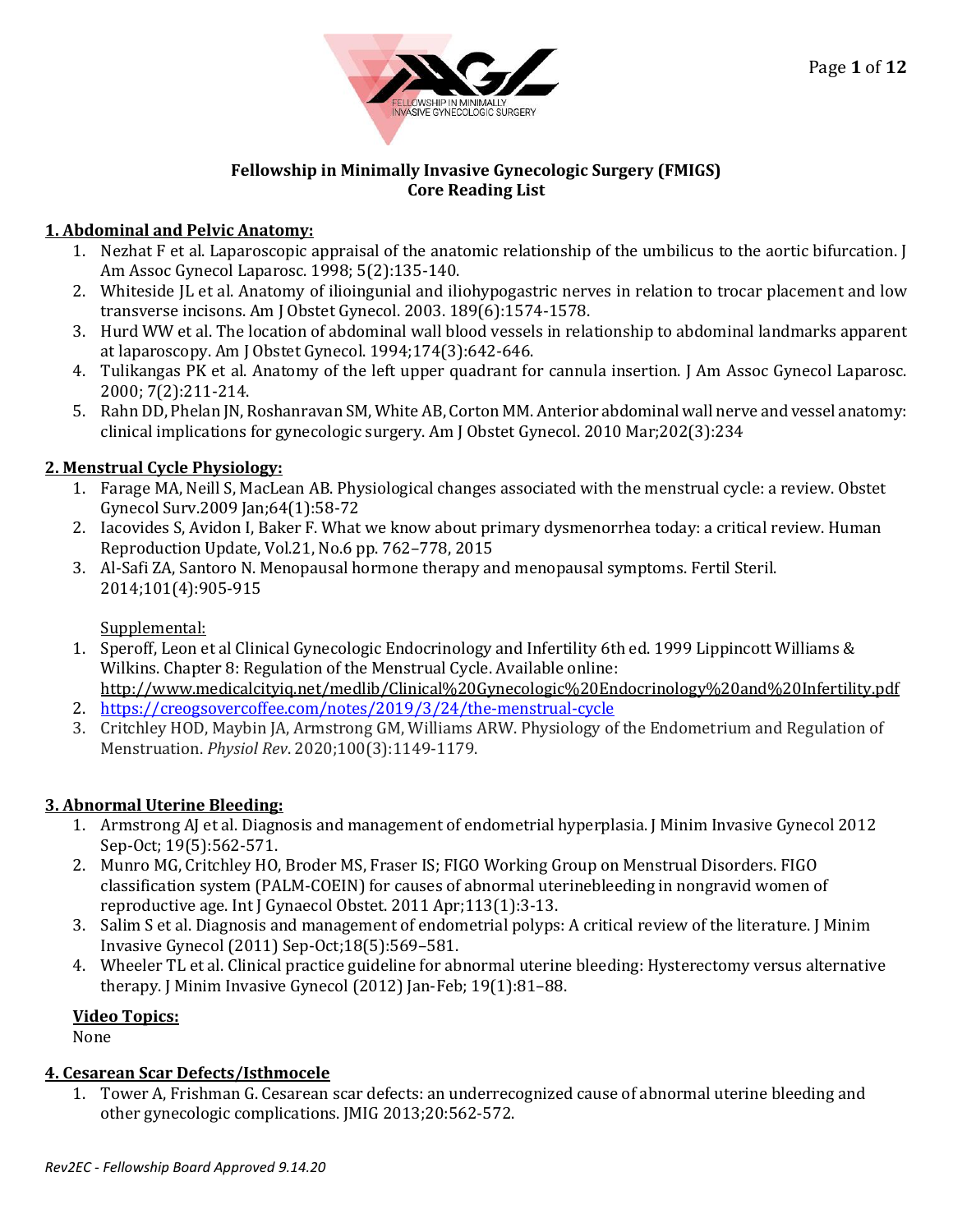- 2. [Sipahi S,](https://www.ncbi.nlm.nih.gov/pubmed/?term=Sipahi%20S%5BAuthor%5D&cauthor=true&cauthor_uid=28598911) [Sasaki K,](https://www.ncbi.nlm.nih.gov/pubmed/?term=Sasaki%20K%5BAuthor%5D&cauthor=true&cauthor_uid=28598911) [Miller CE.](https://www.ncbi.nlm.nih.gov/pubmed/?term=Miller%20CE%5BAuthor%5D&cauthor=true&cauthor_uid=28598911) The minimally invasive approach to the symptomatic isthmocele what does the literature say? A step-by-step primer on laparoscopic isthmocele- excision and repair. Curr Opin Obstet Gynecol. 2017 Aug;29(4):257-265.
- 3. Donnez O, Donnez J, Orellana R, Dolmans MM. Gynecological and obstetrical outcomes after laparoscopic repair of a cesarean scar defect in a series of 38 women. Fertil Steril. 2017 Jan;107(1):289-296.

## **Video Topics:**

- 1. Laparoscopic Management of Cesarean Scar Ectopic Pregnancy: <https://www.surgeryu.com/detail/4024>
- 2. Repair of isthmocele laparoscopic approach
- 3. Repair of isthmocele hysteroscopic approach [http://s3.amazonaws.com/ctt.oasis.video/meetings/5761/5761\\_a484\\_1.mp4](http://s3.amazonaws.com/ctt.oasis.video/meetings/5761/5761_a484_1.mp4)

## **5. Uterine Leiomyoma:**

- 1. AAGL Practice Report: Practice guidelines for the diagnosis and management of submucous leiomyomas. J Minim Invasive Gynecol 2012 Mar‐Apr; 19(2):152–171.
- 2. [Levy G,](http://www.ncbi.nlm.nih.gov/pubmed/?term=Levy%20G%5BAuthor%5D&cauthor=true&cauthor_uid=22584729) [Hill MJ,](http://www.ncbi.nlm.nih.gov/pubmed/?term=Hill%20MJ%5BAuthor%5D&cauthor=true&cauthor_uid=22584729) [Beall S,](http://www.ncbi.nlm.nih.gov/pubmed/?term=Beall%20S%5BAuthor%5D&cauthor=true&cauthor_uid=22584729) [Zarek SM,](http://www.ncbi.nlm.nih.gov/pubmed/?term=Zarek%20SM%5BAuthor%5D&cauthor=true&cauthor_uid=22584729) [Segars JH,](http://www.ncbi.nlm.nih.gov/pubmed/?term=Segars%20JH%5BAuthor%5D&cauthor=true&cauthor_uid=22584729) [Catherino WH.](http://www.ncbi.nlm.nih.gov/pubmed/?term=Catherino%20WH%5BAuthor%5D&cauthor=true&cauthor_uid=22584729) Leiomyoma: genetics, assisted reproduction, pregnancy and therapeutic advances. *[J Assist Reprod Genet](http://www.ncbi.nlm.nih.gov/pubmed/22584729)*. 2012 Aug;29(8):703-12.
- 3. Gupta JK, Sinha A, Lumsden MA, Hickey M. Uterine artery embolization for symptomatic uterine fibroids. *Cochrane Database of Systematic Reviews*, 2014; Issue 12. Art. No.: CD005073. DOI:10.1002/14651858.CD005073.pub4
- 4. [Pritts EA,](http://www.ncbi.nlm.nih.gov/pubmed/?term=Pritts%20EA%5BAuthor%5D&cauthor=true&cauthor_uid=26283890) [Vanness DJ,](http://www.ncbi.nlm.nih.gov/pubmed/?term=Vanness%20DJ%5BAuthor%5D&cauthor=true&cauthor_uid=26283890) [Berek JS,](http://www.ncbi.nlm.nih.gov/pubmed/?term=Berek%20JS%5BAuthor%5D&cauthor=true&cauthor_uid=26283890) [Parker W,](http://www.ncbi.nlm.nih.gov/pubmed/?term=Parker%20W%5BAuthor%5D&cauthor=true&cauthor_uid=26283890) [Feinberg R,](http://www.ncbi.nlm.nih.gov/pubmed/?term=Feinberg%20R%5BAuthor%5D&cauthor=true&cauthor_uid=26283890) [Feinberg J,](http://www.ncbi.nlm.nih.gov/pubmed/?term=Feinberg%20J%5BAuthor%5D&cauthor=true&cauthor_uid=26283890) [Olive DL.](http://www.ncbi.nlm.nih.gov/pubmed/?term=Olive%20DL%5BAuthor%5D&cauthor=true&cauthor_uid=26283890) The prevalence of occult leiomyosarcoma at surgery for presumed uterine fibroids: a meta-analysis[. Gynecol Surg.](http://www.ncbi.nlm.nih.gov/pubmed/26283890) 2015;12(3):165-177.

### Supplemental:

1. Martin J et al. Complications and reinterventions in uterine artery embolization for symptomatic uterine fibroids: A literature review and meta analysis. Cardiovasc Intervent Radiol (2013) 36:395–402.

## **Video Topics:**

None

## **6. Endometriosis/Adenomyosis:**

## **1. Medical management of endometriosis**

- 1. [Vercellini P,](http://www.ncbi.nlm.nih.gov/pubmed/?term=Vercellini%20P%5BAuthor%5D&cauthor=true&cauthor_uid=24366116) [Viganò P,](http://www.ncbi.nlm.nih.gov/pubmed/?term=Vigan%C3%B2%20P%5BAuthor%5D&cauthor=true&cauthor_uid=24366116) [Somigliana E,](http://www.ncbi.nlm.nih.gov/pubmed/?term=Somigliana%20E%5BAuthor%5D&cauthor=true&cauthor_uid=24366116) [Fedele L.](http://www.ncbi.nlm.nih.gov/pubmed/?term=Fedele%20L%5BAuthor%5D&cauthor=true&cauthor_uid=24366116) Endometriosis: pathogenesis and treatment[. Nat Rev](http://www.ncbi.nlm.nih.gov/pubmed/24366116)  [Endocrinol.](http://www.ncbi.nlm.nih.gov/pubmed/24366116) 2014 May;10(5):261-75. doi: 10.1038/nrendo.2013.255. Epub 2013 Dec 24.
- 2. Stratton P, Berkley KJ. Chronic pelvic pain and endometriosis: translational evidence of the relationship and implications. Hum Reprod Update. 2011May-Jun;17(3):327-46.
- 3. Falcone T, Flyckt R[. Clinical management of endometriosis.](https://journals.lww.com/greenjournal/Fulltext/2018/03000/Clinical_Management_of_Endometriosis.23.aspx) Obstet Gynecol. 2018;131(3):557-571. PMID: 29420391.

### **2. Surgical management of endometriosis**

- 1. Centini G. Impact of Laparoscopic Surgical Management of Deep Endometriosis on Pregnancy Rate. J Minim Invasive Gynecol. 2016 Jan;23(1):113-9.
- 2. Raffi F. The impact of excision of ovarian endometrioma on ovarian reserve: a systematic review and meta-analysis. J Clin Endocrinol Metab. 2012 Sep;97(9):3146-54
- 3. Kho RM, Abrao MS. Ovarian remnant syndrome: etiology, diagnosis, treatment and impact of endometriosis. Curr Opin Obstet Gynecol. 2012;24(4):210-214.
- 4. Knabben L, Imboden S, Fellman B, Nirgianakis K, Kuhn A, Mueller MD. Urinary tract endometriosis in patients with deep infiltrating endometriosis: prevalence, symptoms, management and proposal for a new clinical classification. Fertil Steril, 103 (2015), pp. 147–152.
- 5. Abrão MS, Petraglia F, Falcone T, Keckstein J, Osuga Y, Chapron C. Deep endometriosis infiltrating the recto‐ sigmoid: critical factors to consider before management. Hum Reprod Update. 2015 May‐ Jun;21(3):329‐39.
- 6. Peters A, Mansuria SM. The role of appendectomy at the time of laparoscopic surgery for benign gynecologic conditions. Curr Opin Obstet Gynecol. 2018 Aug;30(4):237-242.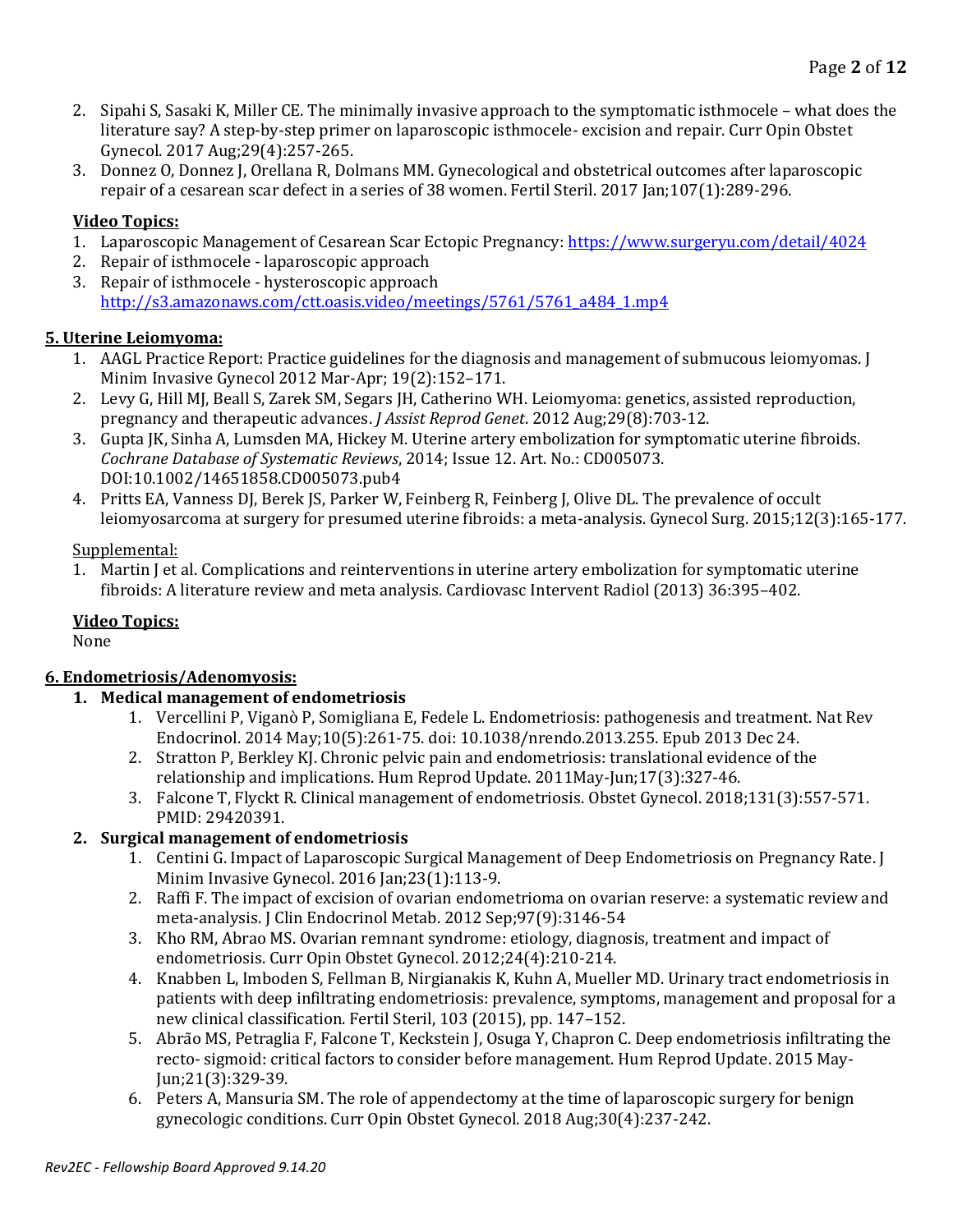## **3. Adenomyosis**

- 1. Struble J, Reid S, Bedaiwy MA. Adenomyosis: A Clinical Review of a Challenging Gynecologic Condition. J Minim Invasive Gynecol. 2016 Feb 1;23(2):164-85.
- 2. Garcia L Isaacson K. Adenomyosis: Review of the Literature. J Minim Invasive Gynecol. 2011 Jul-Aug;18(4):428-37.
- 3. Osada H. Uterine adenomyosis and adenomyoma: the surgical approach. Fertil Steril. 2018 Mar;109(3):406-417.

## **Video topics:**

- 1. Excision of deep infiltrating endometriosis[: https://www.surgeryu.com/detail/1605](https://www.surgeryu.com/detail/1605)
- 2. Management of endometriomas[: https://www.surgeryu.com/detail/1456](https://www.surgeryu.com/detail/1456)
- 3. Conservative laparoscopy for obliterated posterior culdesac:<https://www.surgeryu.com/detail/723>
- 4. Uterine adenomyoma excision[: https://www.surgeryu.com/detail/3122](https://www.surgeryu.com/detail/3122)

## **6. Adnexal Pathology:**

- 1. ACOG practice bulletin No.83. Management of adnexal masses. Obstet Gynecol. 2007 Jul;110(1):201-14. Reaffirmed 2015.
- 2. Liu JH, Zanotti KM. Management of the adnexal mass. Obstet Gynecol. 2011 Jun;117(6):1413-28.
- 3. Sisodia RM, Del Carmen MG, Boruta DM. Role of Minimally Invasive Surgery in the Management of Adnexal Masses. Clin Obstet Gynecol. 2015; 58(1): 66-75.
- 4. Sadowski, E A., Rockall AG, Maturen KE, Robbins JB, Thomassin-Naggara I. Adnexal lesions: Imaging strategies for ultrasound and MR imaging. Diagnostic and interventional imaging.2018 Aug 31. pii: S2211- 5684(18)30154-2.

## **Video topics:**

1. Removal of large adnexal masses utilizing different techniques <https://surgeryu.com/detail/4529> <https://surgeryu.com/detail/3936>

## **7. Acute Pelvic Pain:**

- 1. Bhosale PR1, Javitt MC, Atri M, Harris RD, Kang SK, Meyer BJ, Pandharipande PV, Reinhold C, Salazar GM, Shipp TD, Simpson L, Sussman BL, Uyeda J, Wall DJ, Zelop CM, Glanc P. ACR Appropriateness Criteria Acute Pelvic Pain in the Reproductive Age Group. Ultrasound Q. 2015 Nov 19.
- 2. Kruszka PS1, Kruszka SJ. Evaluation of acute pelvic pain in women. Am Fam Physician. 2010 Jul 15;82(2):141- 7.
- 3. Mol F, van Mello NM, Strandell A, Strandell K, Jurkovic D, Ross J, Barnhart KT, Yalcinkaya TM, Verhoeve HR, Graziosi GC, Koks CA, Klinte I, Hogström L, Janssen IC, Kragt H, Hoek A, Trimbos-Kemper TC, Broekmans FJ, Willemsen WN, Ankum WM, Mol BW, van Wely M, van der Veen F, Hajenius PJ; European Surgery in Ectopic Pregnancy (ESEP) study group. Salpingotomy versus salpingectomy in women with tubal pregnancy (ESEP study): an open-label, multicentre, randomised controlled trial. Lancet. 2014 Apr 26;383(9927):1483-9.
- 4. Capmas P, Bouyer J, Fernandez H. Treatment of ectopic pregnancies in 2014: new answers to some old questions. Fertil Steril. 2014 Mar;101(3):615-20
- 5. Cheung VY. Local Methotrexate Injection as the First-line Treatment for Cesarean Scar Pregnancy: Review of the Literature. J Minim Invasive Gynecol. 2015 Jul-Aug;22(5):753-8.

## **Video Topics:**

None

## **8. Chronic Pelvic Pain:**

- 1. Shoja MM, et al. Neuroanatomy of the female abdominopelvic region: A review with application to pelvic pain syndromes Clinical Anatomy 26:66–76. 2013.
- 2. Andrews J, Yunker A, Reynolds WS, Likis FE, Sathe NA, Jerome RN. Noncyclic Chronic Pelvic Pain Therapies for Women: Comparative Effectiveness [Internet]. Rockville (MD): Agency for Healthcare Research and Quality (US); 2012 Jan. Available fro[m http://www.ncbi.nlm.nih.gov/books/NBK84586/](http://www.ncbi.nlm.nih.gov/books/NBK84586/)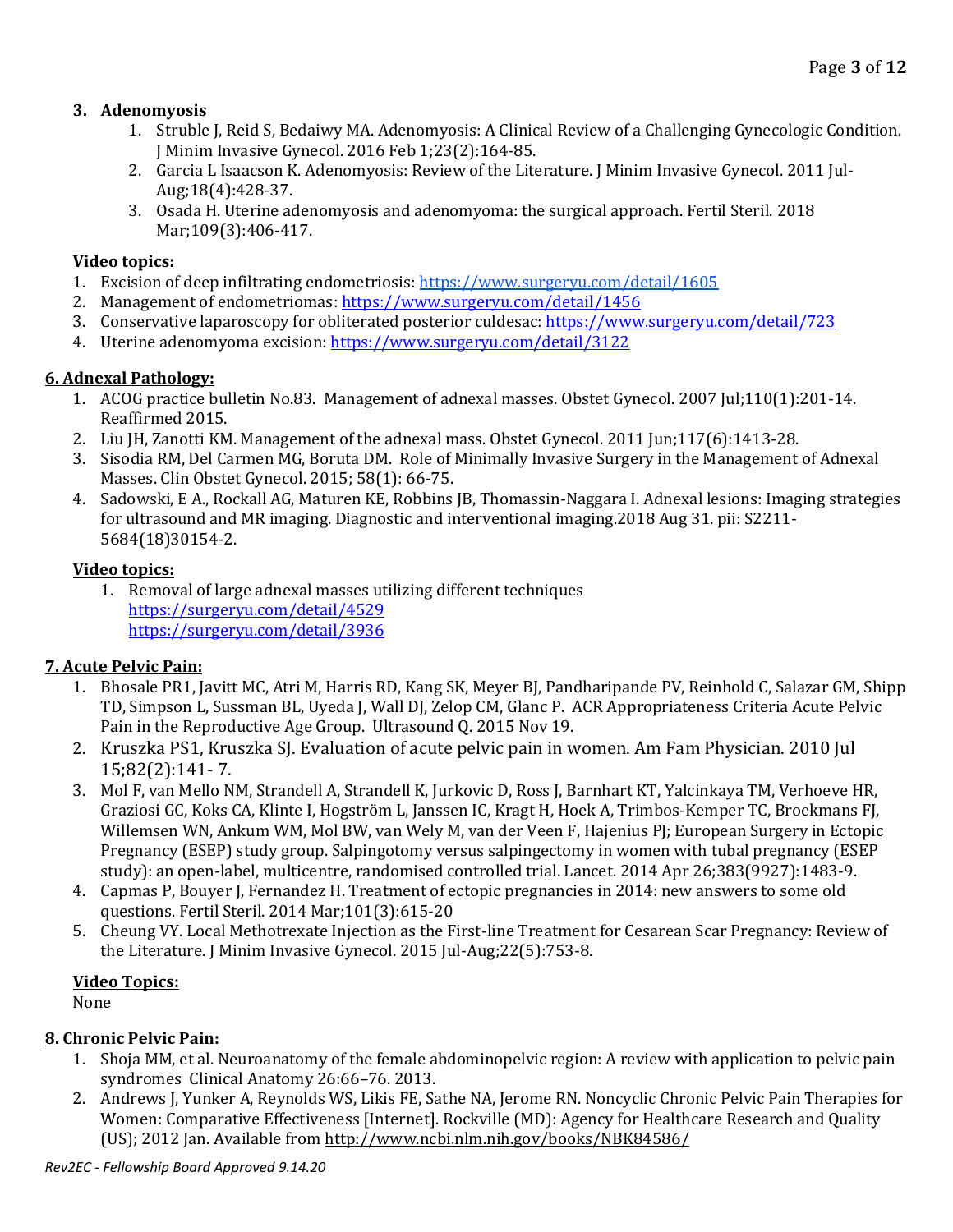- 3. Shin JH, Howard FM. Management of chronic pelvic pain. Curr Pain Headache Rep. 2011 Oct;15(5):377-85.
- 4. Brawn J, Morotti M, Zondervan KT, Becker CM, Vincent K. Central changes associated with chronic pelvic pain and endometriosis. Hum Reprod Update. 2014 Sep-Oct;20(5):737-47.
- 5. Tu FF, Hellman KM, Backonja MM. Gynecologic management of neuropathic pain. Am J Obstet Gynecol. 2011 Nov;205(5):435-43.
- 6. Gyang A, Hartman M, Lamvu G. Musculoskeletal causes of chronic pelvic pain: what a gynecologist should know. Obstet Gynecol. 2013 Mar;121(3):645-50.
- 7. Hanno PM, Erickson D, Moldwin R, Faraday MM; American Urological Association. Diagnosis and treatment of interstitial cystitis/bladder pain syndrome: AUA guideline amendment. J Urol. 2015 May;193(5):1545-53.
- 8. Steege JF, Zolnoun DA. Evaluation and treatment of dyspareunia. ObstetGynecol. 2009 May;113(5):1124- 36.
- 9. Siedhoff MT, Carey ET, Findley AD, Hobbs KA, Moulder JK, Steege JF. Post-hysterectomy dyspareunia. J Minim Invasive Gynecol. 2014 Jul-Aug;21(4):567-75.
- 10. Hibner M, Desai N, Robertson LJ, Nour M. Pudendal neuralgia. J Minim Invasive Gynecol. 2010 Mar-Apr;17(2):148-53.

## Supplemental:

1. Wesselmann U, Bonham A, Foster D. Vulvodynia: Current state of the biological science. Pain. 2014 Sep;155(9):1696-701.

## **Video Topics:**

None

## **9. Evaluation and Management of Congenital Anomalies of the Urogenital Tract:**

- 1. Ludwin A, Martins WP, Nastri CO. Congenital Uterine Malformation by Experts (CUME): better criteria for distinguishing between normal/arcuate and septate uterus? Ultrasound in Obstetrics & Gynecology 51, no. 1 (2018): p.101-109 ISSN: 0960-7692
- 2. Bhagavath, Bala MBBS; Greiner, Ellie BS; Griffiths, Kara M. MD. Uterine Malformations: An Update of Diagnosis, Management, and Outcomes, Obstetrical & Gynecological Survey: June 2017 - Volume 72 - Issue 6 - p 377-392
- 3. Theodoros D. Theodoridis, Panagiotis D. Pappas, Grigoris F. Grimbizis. Surgical management of congenital uterine anomalies (including indications and surgical techniques), Best Practice & Research Clinical Obstetrics & Gynaecology, Volume 59, 2019, Pages 66-76, ISSN 1521-6934, <https://doi.org/10.1016/j.bpobgyn.2019.02.006.>
- 4. ACOG Committee on Adolescent Health Care. ACOG Committee Opinion. Number 274, July 2002. Nonsurgical diagnosis and management of vaginal agenesis. Obstet Gynecol. 2002 Jul;100(1):213‐6.

## Supplemental:

- 1. Quint EH, McCarthy JD, Smith YR. Vaginal surgery for congenital anomalies. Clin Obstet Gynecol. 2010 Mar;53(1):115-24.
- 2. Breech LL, Laufer MR. Müllerian anomalies. Obstet Gynecol Clin North Am. 2009 Mar;36(1):47‐68. doi: 10.1016/j.ogc.2009.02.002.

## **10. Risk Reducing Surgeries:**

- 1. [ACOG.](http://www.ncbi.nlm.nih.gov/pubmed/?term=ACOG%5BCorporate%20Author%5D) ACOG Practice Bulletin No. 89. Elective and risk-reducing salpingo-oophorectomy[. Obstet Gynecol.](http://www.ncbi.nlm.nih.gov/pubmed/18165419) 2008 Jan;111(1):231-41.
- 2. [Committee on Gynecologic Practice.](http://www.ncbi.nlm.nih.gov/pubmed/?term=Committee%20on%20Gynecologic%20Practice%5BCorporate%20Author%5D) Committee opinion no. 620: Salpingectomy for ovarian cancer prevention. [Obstet Gynecol.](http://www.ncbi.nlm.nih.gov/pubmed/25560145) 2015 Jan;125(1):279-81.
- 3. [Lancaster JM,](http://www.ncbi.nlm.nih.gov/pubmed/?term=Lancaster%20JM%5BAuthor%5D&cauthor=true&cauthor_uid=25238946) [Powell CB,](http://www.ncbi.nlm.nih.gov/pubmed/?term=Powell%20CB%5BAuthor%5D&cauthor=true&cauthor_uid=25238946) [Chen LM,](http://www.ncbi.nlm.nih.gov/pubmed/?term=Chen%20LM%5BAuthor%5D&cauthor=true&cauthor_uid=25238946) [Richardson DL;](http://www.ncbi.nlm.nih.gov/pubmed/?term=Richardson%20DL%5BAuthor%5D&cauthor=true&cauthor_uid=25238946) [SGO Clinical Practice Committee.](http://www.ncbi.nlm.nih.gov/pubmed/?term=SGO%20Clinical%20Practice%20Committee%5BCorporate%20Author%5D) Society of Gynecologic Oncology statement on risk assessment for inherited gynecologic cancer predispositions. [Gynecol Oncol.](http://www.ncbi.nlm.nih.gov/pubmed/25238946) 2015 Jan;136(1):3-7.

## **Video topics**

None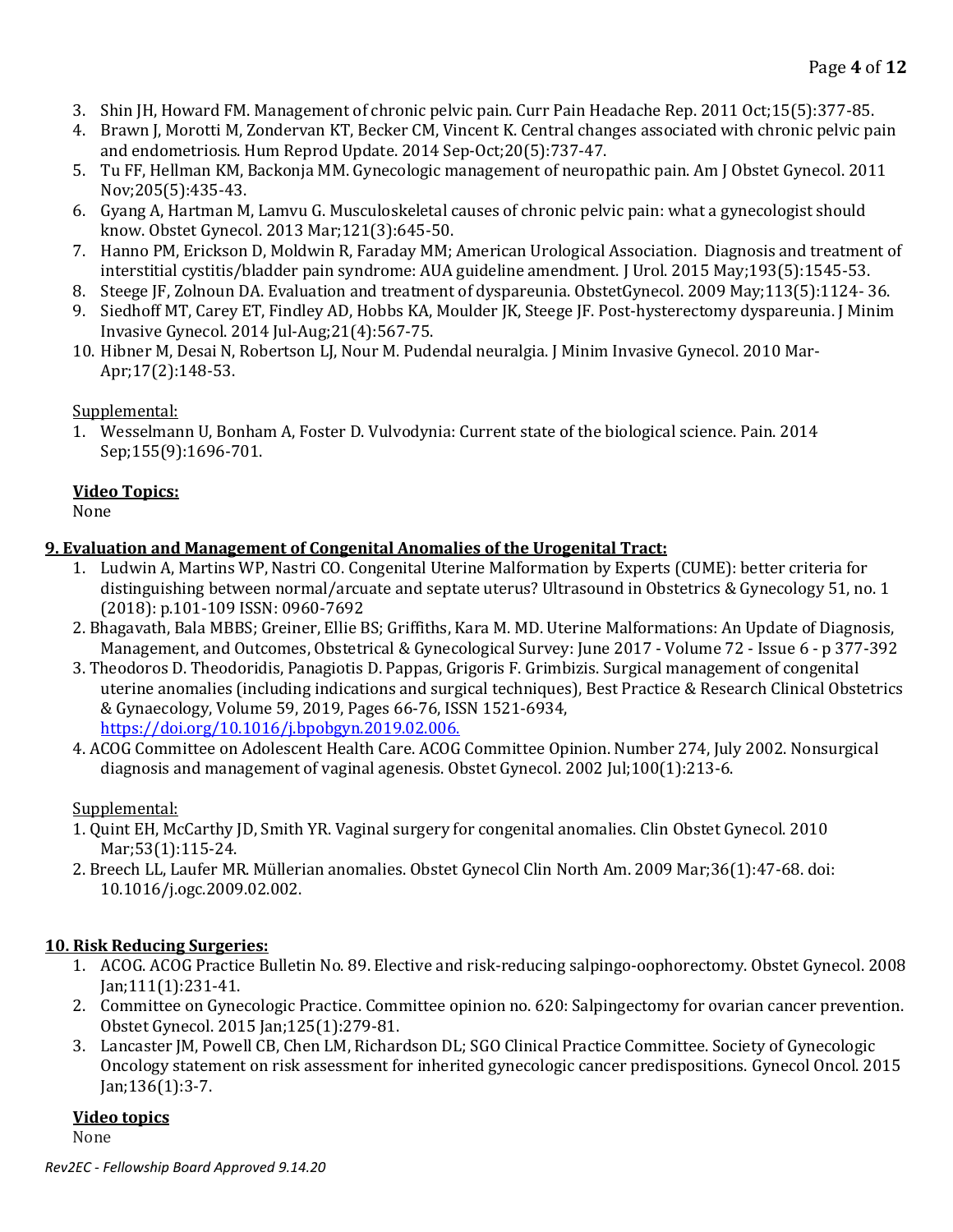## **11. Surgery in Special Populations:**

- 1. Broach A, Mansuria S, et al. Pediatric and adolescent gynecologic laparoscopy. Clin Obstet Gynecol 2009;52:380-9.
- 2. Dizon AM, Carey ET. Minimally invasive gynecologic surgery in the pregnant patient: considerations, techniques, and postoperative management per trimester. Curr Opin Obstet Gynecol. 2018 Aug;30(4):267- 271. doi: 10.1097/GCO.0000000000000469. PMID: 29889668
- 3. Louie M, Toubia T, Schiff LD. Considerations for minimally invasive gynecologic surgery in obese patients. Curr Opin Obstet Gynecol. 2016 Aug;28(4):283-9. doi: 10.1097/GCO.0000000000000287. Review. PMID: 27273308

## **Video topics:**

- 1. Laparoscopy in the Obese: Strategies for Success from Start to Finish <https://www.surgeryu.com/detail/4164>
- 2. Hand Assist Laparoscopy in an Obstetric Patient <https://www.surgeryu.com/detail/1779>

## **12. Pelvic Floor Disorders:**

- 1. Nager CW, Brubaker L, Litman HJ, Zyczynski HM, Varner RE, Amundsen C, Sirls LT, Norton PA, Arisco AM, Chai TC, Zimmern P, Barber MD, Dandreo KJ, Menefee SA, Kenton K, Lowder J, Richter HE, Khandwala S, Nygaard I, Kraus SR, Johnson HW, Lemack GE, Mihova M, Albo ME, Mueller E, Sutkin G, Wilson TS, Hsu Y, Rozanski TA, Rickey LM, Rahn D, Tennstedt S, Kusek JW, Gormley EA; Urinary Incontinence Treatment Network. A randomized trial of urodynamic testing before stress-incontinence surgery. N Engl J Med. 2012 May 24;366(21):1987-97.
- 2. Collins CW, Winters JC; American Urological Association; Society of Urodynamics Female Pelvic Medicine and Urogenital Reconstruction. AUA/SUFU adult urodynamics guideline: a clinical review. Urol Clin North Am. 2014 Aug;41(3):353-62.
- 3. Weber AM, Richter HE. Pelvic organ prolapse. Obstet Gynecol. 2005 Sep;106(3):615-34.

## **Video topics**

None

## **13. Perioperative Management:**

- 1. Irvin W, Andersen W, Taylor P, Rice L. Minimizing the risk of neurologic injury in gynecologic surgery. Obstet Gynecol. 2004 Feb;103(2):374-82.
- 2. St Clair CM, Shah M, Diver EJ, Lewin SN, Burke WM, Sun X, Herzog TJ, Wright JD. Adherence to evidence-based guidelines for preoperative testing in women undergoing gynecologic surgery. Obstet Gynecol. 2010 Sep;116(3):694-700.
- 3. ACOG Practice Bulletin No. 195 Prevention of Infection Procedures. Obstet Gynecol. 2018 Jun;131(6):e172 e189
- 4. Clarke-Pearson DL, Abaid LN. Prevention of venous thromboembolic events after gynecologic surgery. Obstet Gynecol 2012 Jan;119(1):155-67
- 5. Nelson G, Altman AD, Nick A, Meyer LA, Ramirez PT, Achtari C, Antrobus J, Huang J, Scott M, Wijk L, Acheson N, Ljungqvist O, Dowdy SC. Guidelines for pre- and intra-operative care in gynecologic/oncology surgery: Enhanced Recovery After Surgery (ERAS®) Society recommendations - Part I. Gynecol Oncol. 2015 Nov 18. pii: S0090-8258(15)30188-8.

### Supplemental:

- 1. Gould MK, Garcia DA, Wren SM, Karanicolas PJ, Arcelus JI, Heit JA, Samama CM; American College of Chest Physicians. Prevention of VTE in nonorthopedic surgical patients: Antithrombotic Therapy and Prevention of Thrombosis, 9th ed: American College of Chest Physicians Evidence-Based Clinical Practice Guidelines. Chest. 2012 Feb;141(2 Suppl):e227S-77S.
- 2. Won H, Maley P, Salim S, Rao A, Campbell NT, Abbott JA. Surgical and patient outcomes using mechanical bowel preparation before laparoscopic gynecologic surgery: a randomized controlled trial. Obstet Gynecol. 2013 Mar;121(3):538-46.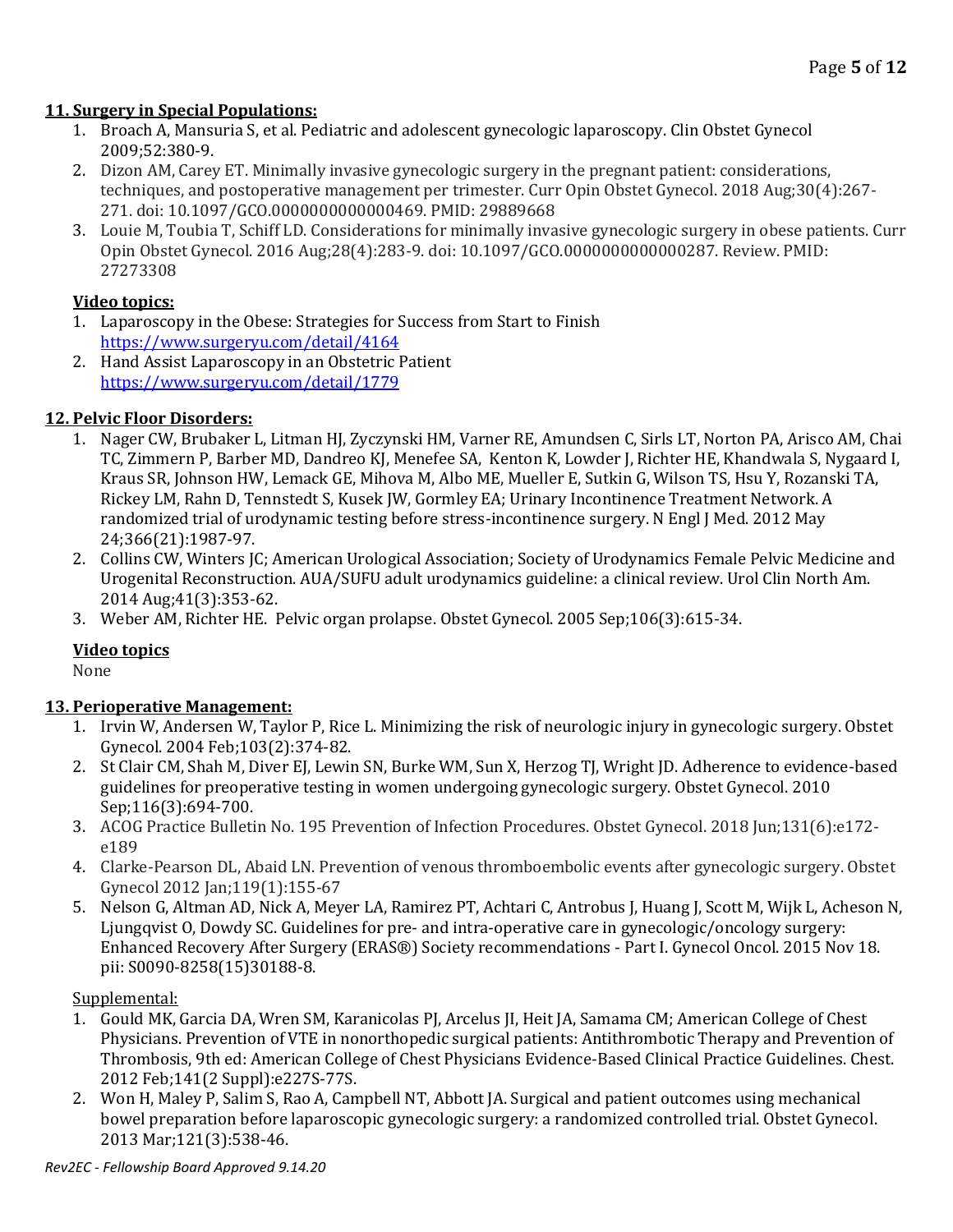3. Lamvu G, Feranec J, Blanton E. Peri-Operative Pain Management: An Update for Obstetrician-Gynecologists. American Journal of Obstetrics and Gynecology. 2017 Jun 27. pii: S0002-9378(17)30790-1. doi: 10.1016/j.ajog.2017.06.021.

#### **Video topics:**

1. Patient positioning/nerve injuries:<https://www.surgeryu.com/detail/1754>

#### **14. Prevention, Diagnosis and Management of Surgical Complications:**

#### Complications (general)

1. Mourad J., Henderson S., Magrina J. (2018) Complications of Laparoscopy. In: Gomes-da-Silveira G., da Silveira G., Pessini S. (eds) Minimally Invasive Gynecology. Springer, Cham. [https://doi.org/10.1007/978-3-](https://doi.org/10.1007/978-3-319-72592-5_32) [319-72592-5\\_32](https://doi.org/10.1007/978-3-319-72592-5_32)

2. Louie M, Strassle PD, Moulder JK, Dizon M, Schiff LD, Carey ET. Uterine weight and complications after abdominal, laparoscopic, and vaginal hysterectomy, American Journal of Obstetrics and Gynecology,Volume 219, Issue 5, 2018, Pages 480.e1-480.e8, ISSN 0002-9378, https://doi.org/10.1016/j.ajog.2018.06.015

#### Infectious Morbidity

1. Burgess, Adriane; Fish, Megan; Goldberg, Seth; Summers, Keziah; Cornwell, Kim; Lowe, Jason Surgical-Site Infection Prevention After Hysterectomy: Use of a Consensus Bundle to Guide Improvement, Journal for Healthcare Quality: July/August 2020 - Volume 42 - Issue 4 - p 188-194 doi: 10.1097/JHQ.0000000000000224

#### Vascular injury

1. Victoria Asfour, Edward Smythe & Rizwan Attia (2018) Vascular injury at laparoscopy: a guide to management, Journal of Obstetrics and Gynaecology, 38:5, 598-606, DOI: [10.1080/01443615.2017.1410120](https://doi.org/10.1080/01443615.2017.1410120)

### Urologic injury

1. Dallas, Kai B. MD; Rogo-Gupta, Lisa MD; Elliott, Christopher S. MD, PhD Urologic Injury and Fistula After Hysterectomy for Benign Indications, Obstetrics & Gynecology: August 2019 - Volume 134 - Issue 2 - p 241- 249 doi: 10.1097/AOG.0000000000003353

2. Smith AP, Bazinet A, Liberman D. Iatrogenic ureteral injury after gynecological surgery. Can Urol Assoc J. 2019;13(6 Suppl4):S51-S55. doi:10.5489/cuaj.5936

3. Wong JMK, Bortoletto P, Tolentino J, Jung MJ, Milad MP. Urinary Tract Injury in Gynecologic Laparoscopy for Benign Indications: A Systematic Review. Obstet Gynecol. 2018 Jan;131(1):100-108. doi: 10.1097/AOG

### Bowel injury

1. Eisner, Isabel S.; Wadhwa, Ruchi K.; Downing, Keith T.; Singhal, Pankaj K. Prevention and management of bowel injury during gynecologic laparoscopy: an update, Current Opinion in Obstetrics and Gynecology: August 2019 - Volume 31 - Issue 4; p 245-250 doi: 10.1097/GCO.0000000000000552

2. Glaser, Laura M. MD; Milad, Magdy P. MD, MS Bowel and Bladder Injury Repair and Follow-up After Gynecologic Surgery, Obstetrics & Gynecology: February 2019 - Volume 133 - Issue 2 - p 313-322 doi: 10.1097/AOG.0000000000003067

3. van Goor H. Consequences and complications of peritoneal adhesions. Colorectal Dis. 2007 Oct;9 Suppl 2:25‐ 34

#### Neuropathic complications

1. Deepanjana Das, Katie Propst, Mary Ellen Wechter, Rosanne M. Kho. Evaluation of Positioning Devices for Optimization of Outcomes in Laparoscopic and Robotic-Assisted Gynecologic Surgery, Journal of Minimally Invasive Gynecology, Volume 26, Issue 2, 2019. Pages 244-252.e1, ISSN 1553-4650, [https://doi.org/10.1016/j.jmig.2018.08.027.](https://doi.org/10.1016/j.jmig.2018.08.027)

2. Abdalmageed OS, Bedaiwy MA, Falcone T. Nerve Injuries in Gynecologic Laparoscopy. *J Minim Invasive Gynecol*. 2017;24(1):16-27. doi:10.1016/j.jmig.2016.09.004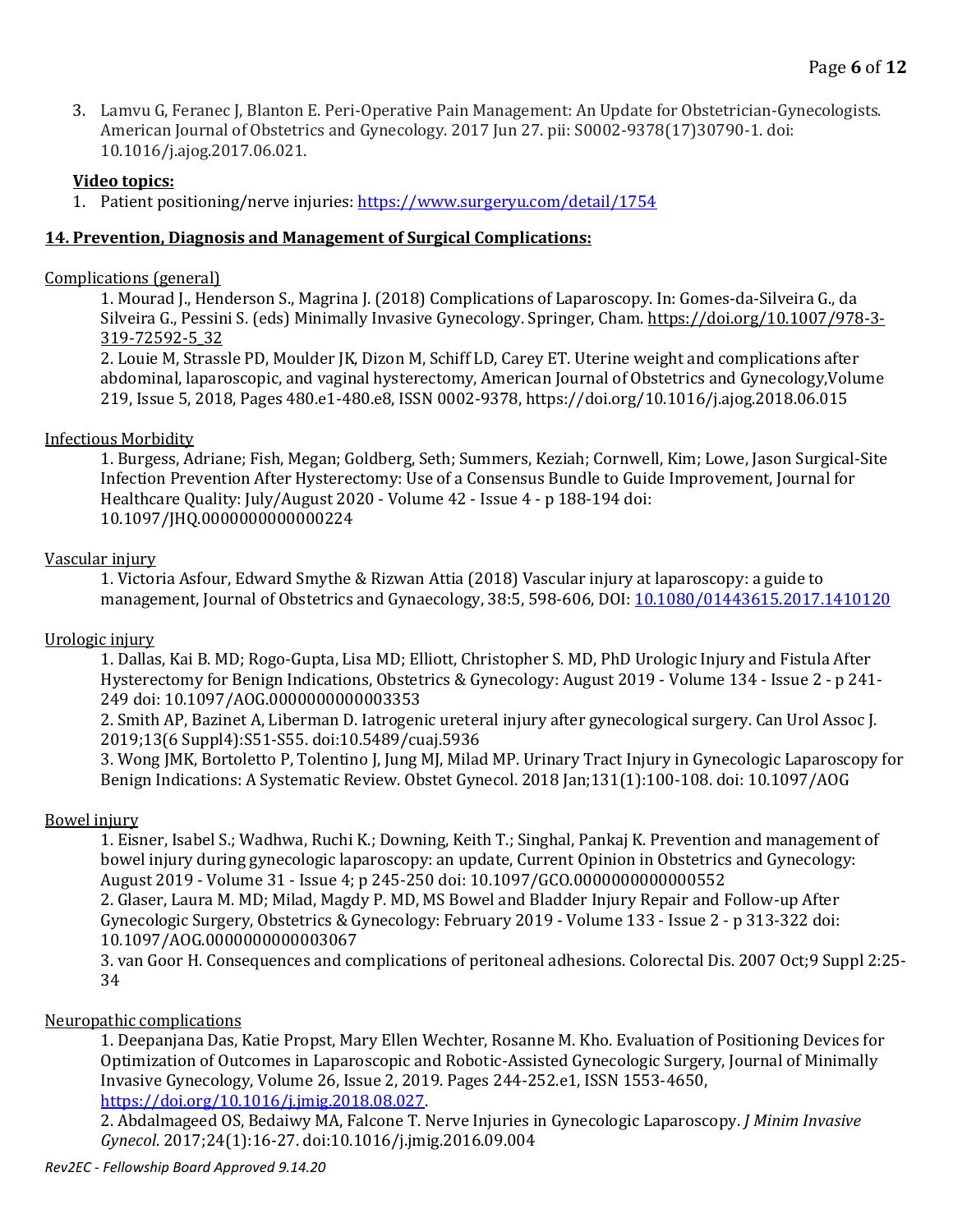3. Video article: Moawad, Gaby; Wu, Catherine, Klebanoff, Jordan; Urbina, Princess; Alkatout, Ibrahim. Pelvic Neuroanatomy: An Overview of Commonly Encountered Pelvic Nerves in Gynecologic Surgery. JMIG: June 2020, pre-press.

### Vaginal cuff complications

1. Nezhat, Camran MD, FACS; Kennedy Burns, Megan MD, MA; Wood, Michelle DO; Nezhat, Ceana MD; Nezhat, Azadeh MD; Nezhat, Farr MD Vaginal Cuff Dehiscence and Evisceration, Obstetrics & Gynecology: October 2018 - Volume 132 - Issue 4 - p 972-985 doi: 10.1097/AOG.0000000000002852 2. Ucella S, Malzoni M, Cromi A, Serrachioli R, Ciravolo G, Fanfani F, Shakir F, et al. Laparoscopic vs transvaginal cuff closure after total laparoscopic hysterectomy: a randomized trial by the Italian Society of Gynecologic Endoscopy. Am J Obstet Gynecol. 2018 May;218(5):500.e1-500.e13.

## **Bleeding Morbidity**

1. Gingold JA, Chichura A, Harnegie MP, Kho RM. Peri-Operative Interventions to Minimize Blood Loss at the time of Hysterectomy: A Systematic Review and Meta-Analysis. Journal of minimally invasive gynecology. 26(7):1234-1252.e1

## Hysteroscopic complications

1. Munro MG, Christianson LA. Complications of Hysteroscopic and Uterine Resectoscopic Surgery. Clin Obstet Gynecol. 2015 Dec;58(4):765-97.

## **15. Principles of Energy Sources:**

- 1. Law KS, Lyons SD. Comparative studies of energy sources in gynecologic laparoscopy. J Minim Invasive Gynecol. 2013 May-Jun;20(3):308-18.
- 2. Vilos GA, Rajakumar C. Electrosurgical generators and monopolar and bipolar electrosurgery. J Minim Invasive Gynecol. 2013 May-Jun;20(3):279-87.
- 3. Lyons SD, Law KS. Laparoscopic vessel sealing technologies. J Minim Invasive Gynecol. 2013 May-Jun;20(3):301-7.
- 4. Law KS, Abbott JA, Lyons SD. Energy sources for gynecologic laparoscopic surgery: a review of the literature. Obstet Gynecol Surv. 2014 Dec;69(12):763-76.
- 5. Munro MG, Abbott JA, Vilos GA, Brill AI. Radiofrequency electrical energy guidelines for authors: what's in a name? J Minim Invasive Gynecol. 2015 Jan;22(1):1-2.

## **Video topics**

None

## **16. Essentials of Hysteroscopy:**

- 1. AAGL Advancing Minimally Invasive Gynecology Worldwide, Munro MG, Storz K, Abbott JA, Falcone T, Jacobs VR, Muzii L, Tulandi T, Indman P, Istre O, Jacobs VR, Loffer FD, Nezhat CH, Tulandi T. AAGL Practice Report: Practice Guidelines for the Management of Hysteroscopic Distending Media: (Replaces Hysteroscopic Fluid Monitoring Guidelines. J Am Assoc Gynecol Laparosc. 2000;7:167-168.). J Minim Invasive Gynecol. 2013 MarApr;20(2):137-48.
- 2. Bosteels J, Kasius J, Weyers S, Broekmans FJ, Mol BW, D'Hooghe TM. Hysteroscopy for treating subfertility associated with suspected major uterine cavity abnormalities. Cochrane Database Syst Rev. 2015 Feb 21;2:CD009461
- 3. Salazar CA, Isaacson KB. Office Operative Hysteroscopy: An Update. J Minim Invasive Gynecol. 2018 Feb;25(2):199-208. doi: 10.1016/j.jmig.2017.08.009. Epub 2017 Aug 10.
- 4. Yin X, Cheng J, Ansari SH, Campo R, Di W, Li W, Bigatti G. Hysteroscopic tissue removal systems for the treatment of intrauterine pathology: a systematic review and meta-analysis. Facts Views Vis Obgyn. 2018 Dec;10(4):207-213.
- 5. Valentine, L. N. and L. D. Bradley (2017). "Hysteroscopy for Abnormal Uterine Bleeding and Fibroids." Clin Obstet Gynecol 60(2): 231-244.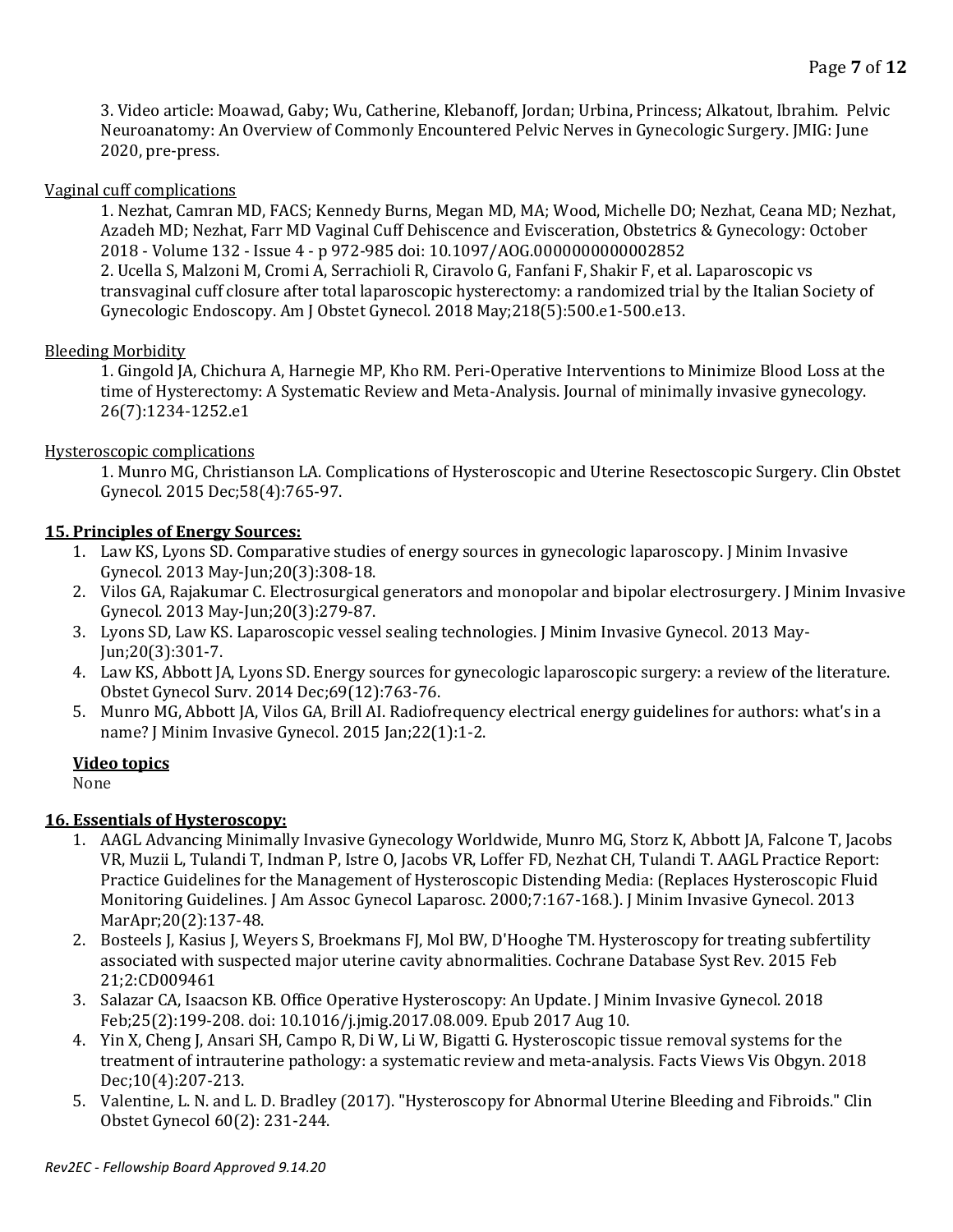Supplemental:

- 1. Al-Fozan, H., et al. (2015). "Preoperative ripening of the cervix before operative hysteroscopy." Cochrane Database Syst Rev(4): Cd005998
- 2. Groenman, F. A., et al. (2008). "Embolism of air and gas in hysteroscopic procedures: pathophysiology and implication for daily practice." J Minim Invasive Gynecol 15(2): 241-247.
- 3. Umranikar, S., et al. (2016). "BSGE/ESGE guideline on management of fluid distension media in operative hysteroscopy." Gynecol Surg 13(4): 289-303.

# **17. Essentials of Laparoscopy:**

- 1. Ahmad G, O'Flynn H, Hindocha A, Watson A. Barrier agents for adhesion prevention after gynaecological surgery. Cochrane Database Syst Rev. 2015 Apr 30;4:CD000475.
- 2. Ahmad G, Gent D, Henderson D, O'Flynn H, Phillips K, Watson A. Laparoscopic entry techniques. Cochrane Database Syst Rev. 2015 Aug 31;8:CD006583. Kaloo P, Armstrong S, Kaloo C, Jordan V. Interventions to reduce shoulder pain following gynaecological laparoscopic procedures. Cochrane Database Syst Rev. 2019 Jan 30;1:CD011101. doi: 10.1002/14651858.CD011101.pub2.

# **18. Essentials of Robotic Surgery:**

- 1. AAGL Advancing Minimally Invasive Gynecology Worldwide. AAGL position statement: Robotic‐assisted laparoscopic surgery in benign gynecology. J Minim Invasive Gynecol. 2013 Jan-Feb; 20(1): 2-9.
- 2. AAGL Advancing Minimally Invasive Gynecology Worldwide.Guidelines for privileging for robotic-assisted gynecologic laparoscopy. J Minim Invasive Gynecol. 2014 Mar-Apr;21(2):157-67. doi: 10.1016/j.jmig.2014.01.024. Epub 2014 Feb 6. PMID: 24509290
- 3. Varghese A, Doglioli M, Fader AN.Updates and Controversies of Robotic-Assisted Surgery in Gynecologic Surgery. Clin Obstet Gynecol. 2019 Dec;62(4):733-748. Doi: 10.1097/GRF.0000000000000489. PMID: 31524659
- 4. Lawrie TA, Liu H, Lu D, Dowswell T, Song H, Wang L, Shi G. [Robot-assisted surgery in gynaecology.](https://pubmed.ncbi.nlm.nih.gov/30985921/) Cochrane Database Syst Rev. 2019 Apr 15;4(4):CD011422. doi: 10.1002/14651858.CD011422.pub2.

## **19. Essentials of Vaginal Surgery:**

- 1. Kulkarni MM, Rogers RG. Vaginal hysterectomy for benign disease without prolapse. Clin Obstet Gynecol. 2010 Mar;53(1):5-16.
- 2. Kovac SR. Route of hysterectomy: an evidence-based approach. Clin Obstet Gynecol. 2014 Mar;57(1):58-71.
- 3. Occhino JA, Gebhart JB. Difficult vaginal hysterectomy. Clin Obstet Gynecol. 2010 Mar;53(1):40-50.

Supplemental:

- 1. Aarts JW, Nieboer TE, Johnson N, Tavender E, Garry R, Mol BW, Kluivers KB. Surgical approach to hysterectomy for benign gynaecological disease. Cochrane Database Syst Rev. 2015 Aug 12;2015(8):CD003677.
- 2. Chrysostomou A, Djokovic D, Edridge W, van Herendael BJ. Evidence-based guidelines for vaginal hysterectomy of the International Society for Gynecologic Endoscopy (ISGE). Eur J Obstet Gynecol Reprod Biol. 2018 Dec;231:262-267. doi: 10.1016/j.ejogrb.2018.10.058. Epub 2018 Nov 1. PMID: 30447552
- 3. Dedden SJ, Geomini PMAJ, Huirne JAF, Bongers MY.Vaginal and Laparoscopic hysterectomy as an outpatient procedure: A systematic review. Eur J Obstet Gynecol Reprod Biol. 2017 Sep;216:212-223. doi: 10.1016/j.ejogrb.2017.07.015. Epub 2017 Jul 22. PMID: 28810192

## **20. Tissue Retrieval and Extraction:**

- 1. Morcellation during uterine tissue extraction: An Update. J Minim Invasive Gynecol. 2018 May Jun;25(4):543- 550.
- 2. Siedhoff, Matthew T. MD, MSCR; Cohen, Sarah L. MD, MPH Tissue Extraction Techniques for Leiomyomas and Uteri During Minimally Invasive Surgery, Obstetrics & Gynecology: December 2017 - Volume 130 - Issue 6 - p 1251-1260 doi: 10.1097/AOG.0000000000002334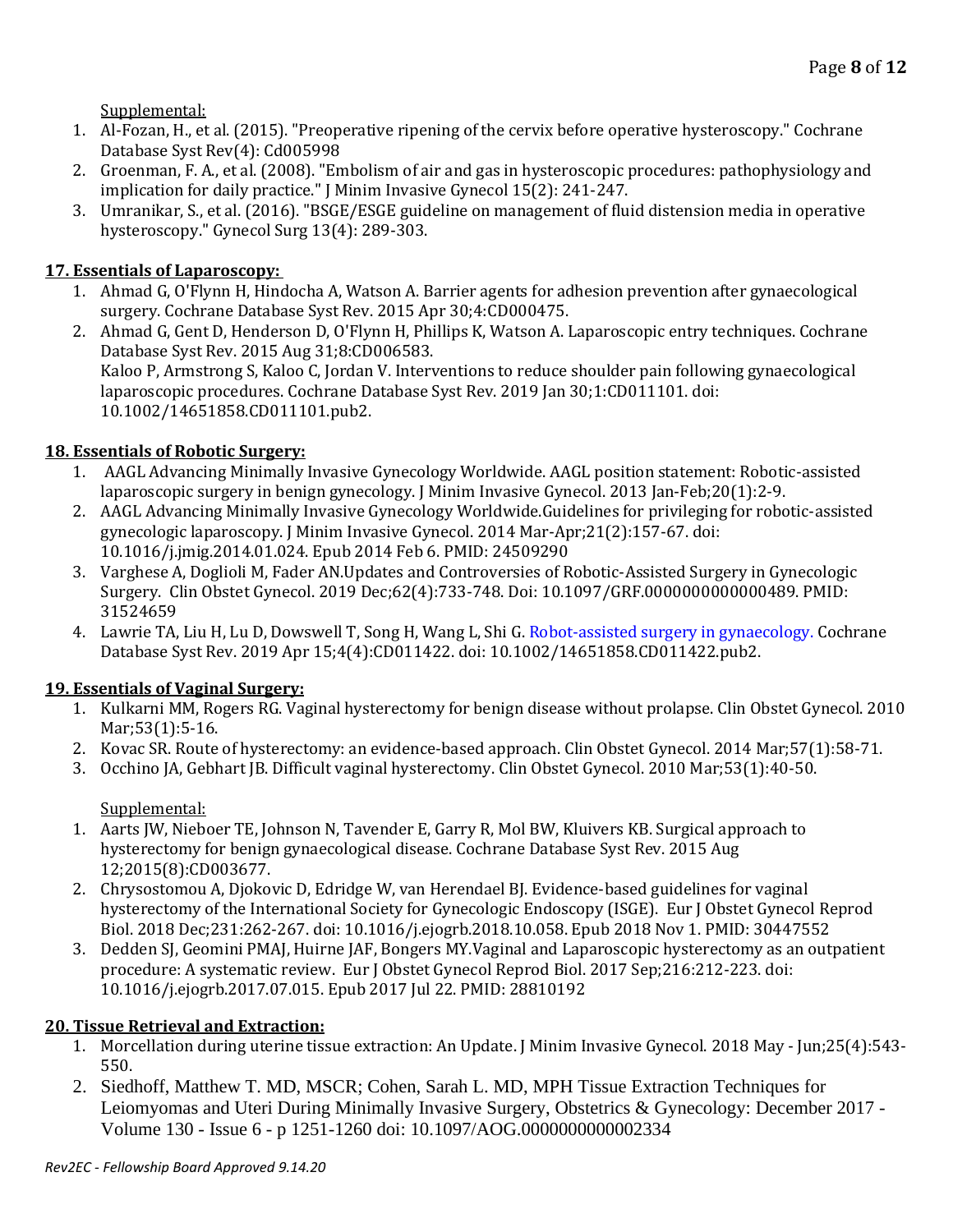3. Multinu F, Casarin J, Hanson KT, et al. Practice Patterns and Complications of Benign Hysterectomy Following the FDA Statement Warning Against the Use of Power Morcellation. JAMA Surg. 2018;153(6):e180141.

# Supplemental:

1. Pritts EA, Vanness DJ, Berek JS, Parker W, Feinberg R, Feinberg J, Olive DL. The prevalence of occult leiomyosarcoma at surgery for presumed uterine fibroids: a metaanalysis. Gynecol Surg. 2015;12(3):165İ\177. 2. Miller CE. Morcellation equipment: past, present, and future. Curr Opin Obstet Gynecol. 2018 Feb;30(1):69İ\74.

# **Video topics:**

- 1. ExCITE technique[: https://www.surgeryu.com/detail/4105](https://www.surgeryu.com/detail/4105)
- 2. In-bag morcellation:<https://www.surgeryu.com/detail/1281>

# **21. Adnexal Surgery:**

- 1. Sasaki K, Miller C. Adnexal torsion: Review of the literature. JMIG 2014;21:196-202.
- 2. Walsh TM, McMillin MG, Kho KA. Minimally Invasive Adnexal Mass Extraction: Considerations and Techniques (With Videos). J Minim Invasive Gynecol. 2017;24(2):182-188. doi:10.1016/j.jmig.2016.11.010
- 3. Sadowski EA, Rockall AG, Maturen KE, Robbins JB, Thomassin-Naggara I. Adnexal lesions: Imaging strategies for ultrasound and MR imaging. Diagn Interv Imaging. 2019;100(10):635-646. doi:10.1016/j.diii.2018.06.003

# Supplemental:

- 1. Rosen M, Breitkopf D, et al. Tubo-ovarian abscess management options for women who desire fertility. Obstet Gynecol Surv 2009;64:681‐9
- 2. Ribak R, Schonman R, Sharvit M, Schreiber H, Raviv O, Klein Z. Can the Need for Invasive Intervention in Tubo-ovarian Abscess Be Predicted? The Implication of C-reactive Protein Measurements. J Minim Invasive Gynecol. 2020;27(2):541-547. doi:10.1016/j.jmig.2019.04.027

## **Video topics:**

- 1. Laparoscopic Removal of an Ovary Adherent to the Pelvic Sidewall-Techniques to Reduce the Risk of an Ovarian Remnant[: https://www.surgeryu.com/detail/4497](https://www.surgeryu.com/detail/4497)
- 2. Laparoscopic Approach to Essure Implant Removal:<https://www.surgeryu.com/detail/2293>

## **22. Hysterectomy:**

- 1. Gallo T, Kashani S, Patel DA, Elsahwi K, Silasi DA, Azodi M. Robotic-assisted laparoscopic hysterectomy: outcomes in obese and morbidly obese patients. JSLS. 2012 Jul-Sep;16(3):421-7.
- 2. ACOG Committee Opinion No. 444: choosing the route of hysterectomy for benign disease. Obstet Gynecol. 2009 Nov;114(5):1156-8. doi: 10.1097/AOG.0b013e3181c33c72.
- 3. AAGL practice report: Practice Guidelines on the Prevention of Apical Prolapse at the Time of Benign Hysterectomy. J Minim Invasive Gynecol. 2014 Sep-Oct;21(5):715-22. doi: 10.1016/j.jmig.2014.04.001. Epub 2014 Apr 25.
- 4. AAGL practice report: practice guidelines for laparoscopic subtotal/supracervical hysterectomy (LSH). J Minim Invasive Gynecol. 2014 Jan-Feb;21(1):9-16. doi: 10.1016/j.jmig.2013.08.001. Epub 2013 Aug 15.
- 5. AAGL Practice Report: Practice guidelines for intraoperative cystoscopy in laparoscopic hysterectomy. J Minim Invasive Gynecol. 2012 Jul-Aug;19(4):407-11. doi: 10.1016/j.jmig.2012.05.001.
- 6. 6. Surgical approach to hysterectomy for benign gynaecological disease. Cochrane Database Syst Rev. 2015 Aug 12;8:CD003677.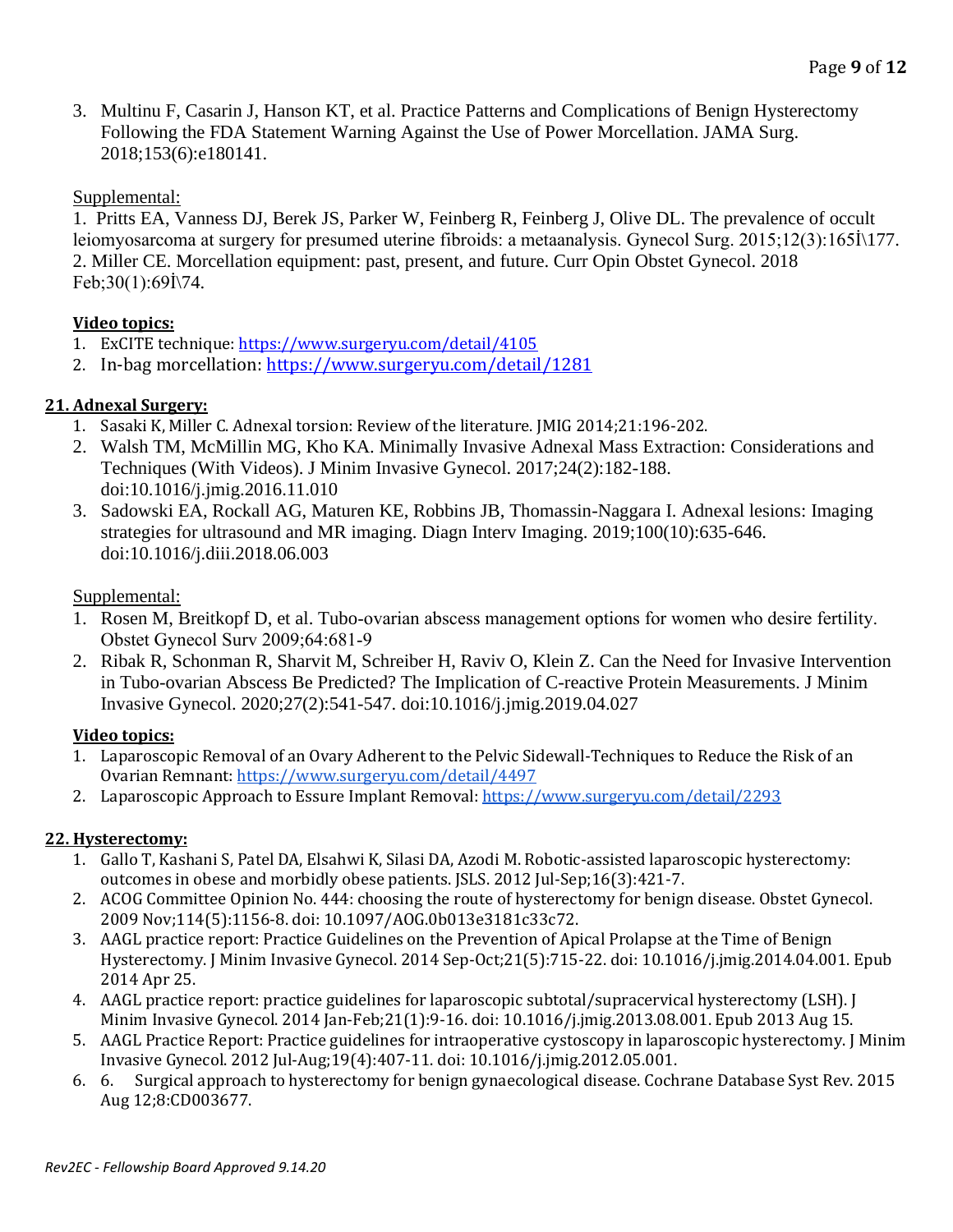## **Video topics**

None

## **23. Myomectomy:**

- 1. Barakat EE, Bedaiwy MA, Zimberg S, Nutter B, Nosseir M, Falcone T. Robotic-assisted, laparoscopic, and abdominal myomectomy: a comparison of surgical outcomes. Obstet Gynecol. 2011 Feb;117(2 Pt 1):256-65.
- 2. Falcone T, Parker WH. Surgical management of leiomyomas for fertility or uterine preservation. Obstet Gynecol. 2013 Apr;121(4):856-68.
- 3. Gargiulo AR, Srouji SS, Missmer SA, Correia KF, Vellinga TT, Einarsson JI. Robot-assisted laparoscopic myomectomy compared with standard laparoscopic myomectomy. Obstet Gynecol. 2012 Aug;120(2 Pt 1):284- 91.
- 4. Haber K, Hawkins E, Levie M, Chudnoff S. Hysteroscopic morcellation: review of the manufacturer and user facility device experience (MAUDE) database. J Minim Invasive Gynecol. 2015 Jan;22(1):110-4.
- 5. Carranza-Mamane B, Havelock J, et al; Society of Obstetricians and Gynaecologists of Canada. The management of uterine fibroids in women with otherwise unexplained infertility. J Obstet Gynaecol Can. 2015 Mar;37(3):277- 88.

## **Video topics**

None

## **24. Retroperitoneal Dissection:**

- 1. Rogers RM, Pasic R. Pelvic Retroperitoneal Dissection: A Hands-on Primer. J Minim Invasive Gynecol. 2017 May - Jun;24(4):546-551. doi: 10.1016/j.jmig.2017.01.024. Epub 2017 Feb 17.
- 2. Selçuk İ, Ersak B, Tatar İ, Güngör T, Huri E. Basic clinical retroperitoneal anatomy for pelvic surgeons. Turk J Obstet Gynecol. 2018 Dec;15(4):259-269. doi: 10.4274/tjod.88614. Epub 2019 Jan 9. Review.
- 3. Cosma S, Ferraioli D, Mitidieri M, et al. A simplified fascial model of pelvic anatomical surgery: going beyond parametrium-centered surgical anatomy [published online ahead of print, 2020 Jun 11]. Anat Sci Int. 2020;10

### Supplemental:

- 1. Possover, M., et al. (2007). "Anatomy of the Sacral Roots and the Pelvic Splanchnic Nerves in Women Using the LANN Technique." Surg Laparosc Endosc Percutan Tech 17(6): 508-510.
- 2. Ercoli, A., et al. (2005). "Terminologia Anatomica versus unofficial descriptions and nomenclature of the fasciae and ligaments of the female pelvis: a dissection-based comparative study." Am J Obstet Gynecol 193(4): 1565-1573

## Video topics:

1. Zanatta, A., et al. (2014). "Laparoscopic dissection and anatomy of sacral nerve roots and pelvic splanchnic nerves." J Minim Invasive Gynecol 21(6): 982-983.

2. Puntambekar, S. P., et al. (2015). "Fascial Anatomy and Its Relevance in Safe Laparoscopic Hysterectomy." J Minim Invasive Gynecol 22(7): 1137

3. Peters, A., et al. (2020). "Tigers in the Sidewall: Surgical Approaches to Excision of Lateral Deep Infiltrating Endometriosis." J Minim Invasive Gynecol 27(2): 259.

4. "Laparoscopic anatomy of the autonomic nerves of the pelvis and the concept of nerve-sparing surgery by direct visualization of autonomic nerve bundles

5. Kanno, K., et al. (2020). "Fertility- and Nerve-sparing Laparoscopic Eradication of Deep Endometriosis with Total Posterior Compartment Peritonectomy: The Kurashiki Method." J Minim Invasive Gynecol

6. Jan, H. and V. Ghai (2019). "Ureterolysis for Laparoscopic Hysterectomy." J Minim Invasive Gynecol 26(3): 401.

7. Gałczyński, K., et al. (2017). "Laparoscopic dissection of female pelvis in 10 steps." Gynecologic Oncology 147(1): 189.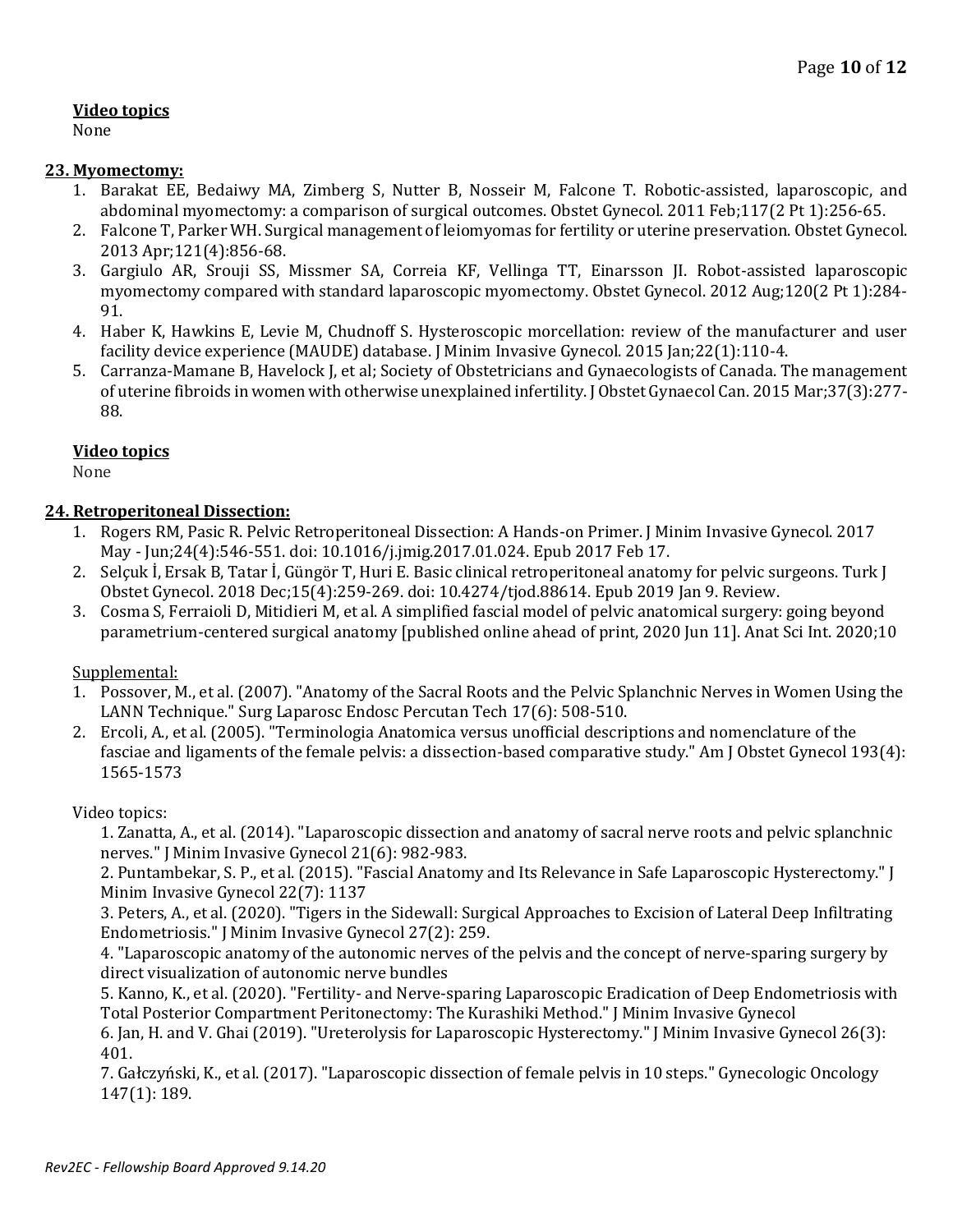## **25. Surgical Treatment of Pelvic Organ Prolapse and Incontinence:**

- 1. Maher C, Feiner B, Baessler K, Schmid C. Surgical management of pelvic organ prolapse in women. Cochrane Database Syst Rev. 2013 Apr 30;4:CD004014.
- 2. Slade E, et al. Primary surgical management of anterior pelvic organ prolapse: a systematic review, network meta-analysis and cost-effectiveness analysis. BJOG: An International Journal of Obstetrics and Gynaecology : 20 Sep 2019

### Supplemental:

1. The American College of Obstetricians and Gynecologists and the American Urogynecologic Society INTERIM UPDATE: This Practice Bulletin is updated as highlighted to reflect the US Food and Drug Administration order to stop the sale of transvaginal synthetic mesh products for the repair of pelvic organ prolapse. Pelvic Organ Prolapse, Female Pelvic Medicine & Reconstructive Surgery: 11/12 2019 - Volume 25 - Issue 6 - p 397-408 doi: 10.1097/SPV.0000000000000794

## **26. Professionalism, Ethics, Accountability and Communication:**

- 1. Committee on Ethics. ACOG Committee Opinion Number 541: Professional relationships with industry. Obstet Gynecol. 2012 Nov;120(5):1243-9.
- 2. Committee on Patient Safety and Quality Improvement; Committee on Professional Liability. ACOG Committee Opinion No. 681: Disclosure and discussion of adverse events. Committee Opinion No. 681. American College of Obstetricians and Gynecologists. Obstet Gynecol 2016;128:e257–61.
- 3. Committee on Health Care for Underserved Women. ACOG Committee Opinion No. 729: Importance of Social Determinants of Health and Cultural Awareness in the Delivery of Reproductive Health Care. Obstet Gynecol. 2018 Jan;131(1):e43-e48. doi: 10.1097/AOG.0000000000002459.
- 4. Committee on Patient Safety and Quality Improvement. ACOG Committee Opinion No. 730: Fatigue and Patient Safety. Obstet Gynecol. 2018 Feb;131(2):e78-e81. doi: 10.1097/AOG.0000000000002502.
- 5. Behavior that undermines a culture of safety. Committee Opinion No. 683. American College of Obstetricians and Gynecologists. Obstet Gynecol 2017:129:e1–4.
- 6. Professional use of digital and social media. ACOG Committee Opinion No. 791. American College of Obstetricians and Gynecologists. Obstet Gynecol 2019;134:e117–21.
- 7. Community involvement and volunteerism. ACOG Committee Opinion No. 437. American College of Obstetricians and Gynecologists. Obstet Gynecol 2009:114:203–4.
- 8. ACOG committee opinion. Sexual misconduct in the practice of obstetrics and gynecology: ethical considerations. Number 144--November 1994. Committee on Ethics. American College of Obstetricians and Gynecologists. *Int J Gynaecol Obstet*. 1995;48(2):239-242.

## **27. Research Design, Analysis and Interpretation:**

- **1.** Macedonia CR, Johnson CT, Rajapakse I. Advanced Research and Data Methods in Women's Health: Big Data Analytics, Adaptive Studies, and the Road Ahead. Obstet Gynecol. 2017;129(2):249-264. doi:10.1097/AOG.0000000000001865
- **2.** Turrentine M. It's All How You "Spin" It: Interpretive Bias in Research Findings in the Obstetrics and Gynecology Literature. Obstet Gynecol. 2017;129(2):239-242. doi:10.1097/AOG.0000000000001818
- **3.** The Lancet Handbook of Essential Concepts in Clinical Research

### Supplemental:

- 1. Grimes DA, Schulz KF. An overview of clinical research: the lay of the land. Lancet. 2002 Jan 5;359(9300):57‐ 61.
- 2. Grimes DA, Schulz KF. Descriptive studies: what they can and cannot do. Lancet. 2002 Jan 12;359(9301):145‐ 9.
- 3. Grimes DA, Schulz KF. Bias and causal associations in observational research. Lancet. 2002 Jan 19;359(9302):248‐52.
- 4. Grimes DA, Schulz KF. Cohort studies: marching towards outcomes. Lancet. 2002 Jan 26;359(9303):341‐5.
- 5. Schulz KF, Grimes DA. Case‐control studies: research in reverse. Lancet. 2002 Feb 2;359(9304):431‐4.